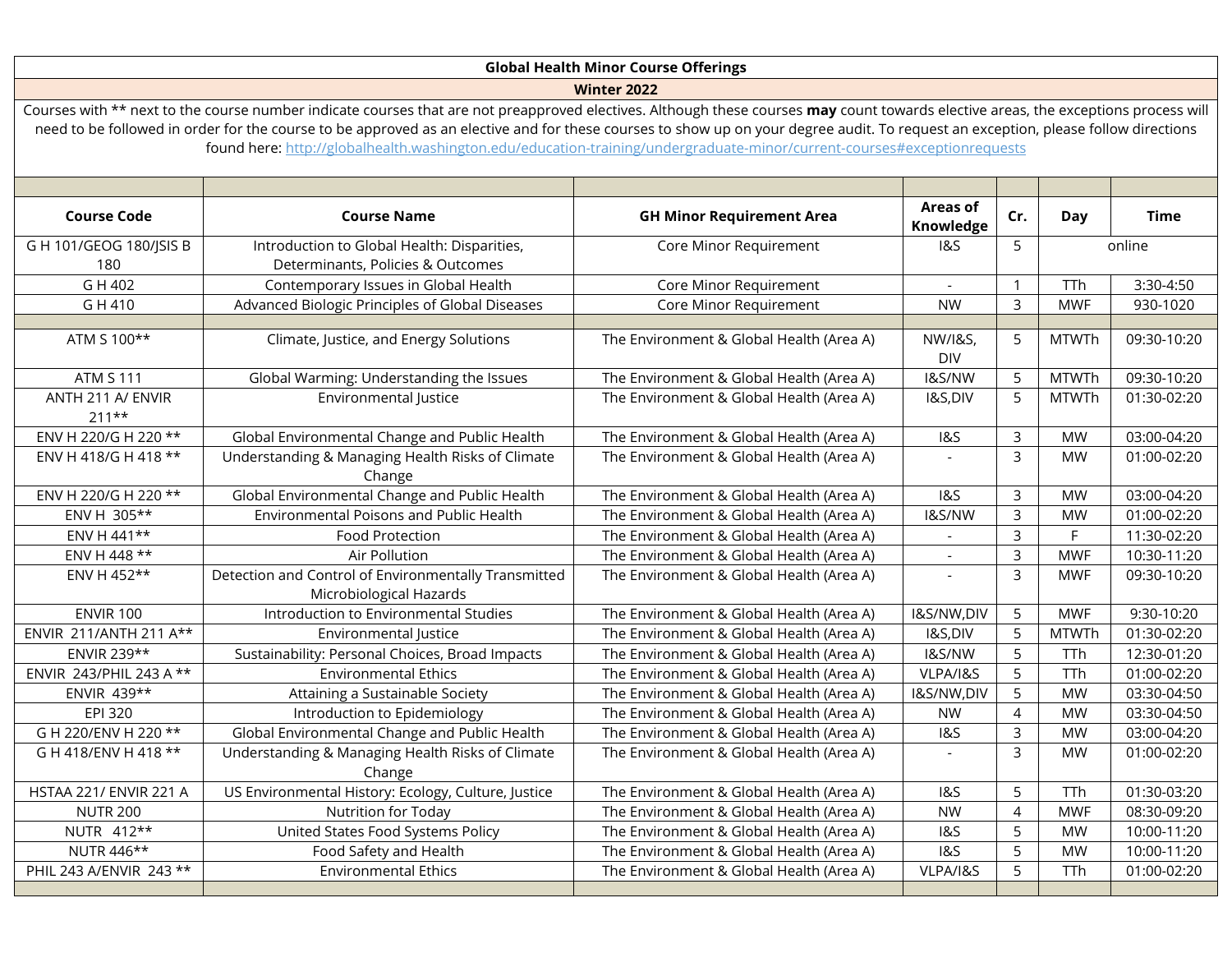| AAS 392/GWSS 392 A    | Asian American and Pacific Islander Women                                                                                      | Comparative Health Systems & Approaches to<br>Health (Area B) | I&S,DIV                  | 5              | <b>MW</b>  | 01:30-03:20 |
|-----------------------|--------------------------------------------------------------------------------------------------------------------------------|---------------------------------------------------------------|--------------------------|----------------|------------|-------------|
| <b>ANTH 215</b>       | Introduction to Medical Anthropology and Global<br>Health                                                                      | Comparative Health Systems & Approaches to<br>Health (Area B) | I&S/DIV                  | 5              | <b>TTh</b> | 01:30-03:20 |
| ANTH 311**            | The Cultural Politics of Diet and Nutrition                                                                                    | Comparative Health Systems & Approaches to<br>Health (Area B) | <b>1&amp;S</b>           | 5              | TTh        | 02:30-04:20 |
| ANTH 376**            | Anthropology of Disability                                                                                                     | Comparative Health Systems & Approaches to<br>Health (Area B) | I&S,DIV                  | 5              | <b>MW</b>  | 08:30-10:20 |
| ANTH 453**            | Culture, Controversy, and Change: The Case of Female<br>Circumcision                                                           | Comparative Health Systems & Approaches to<br>Health (Area B) | <b>1&amp;S</b>           | 5              | <b>MW</b>  | 01:30-03:20 |
| ANTH 477**            | Medicine in America: Conflicts and Contradictions                                                                              | Comparative Health Systems & Approaches to<br>Health (Area B) | <b>1&amp;S</b>           | 3              | MW         | 03:30-04:50 |
| B H 474/PHIL 411      | Justice in Health Care                                                                                                         | Comparative Health Systems & Approaches to<br>Health (Area B) | VLPA/I&S                 | 5              | TTh        | 2:30-4:20   |
| CHSTU 254             | Northwest Latino Ethnic Communities: Culture, Race,<br>Class, Immigration, and Socio-Economic and Political<br>Marginalization | Comparative Health Systems & Approaches to<br>Health (Area B) | I&S,DIV                  | 5              | <b>MW</b>  | 10:30-12:20 |
| EPI 360 **            | Exploring the HIV/AIDS Pandemic                                                                                                | Comparative Health Systems & Approaches to<br>Health (Area B) | I&S/NW,<br>QSR           | 5              | <b>MW</b>  | 3:30-4:50   |
| G H 419/B H 488**     | Global Perspectives in Bioethics                                                                                               | Comparative Health Systems & Approaches to<br>Health (Area B) | I&S,DIV                  | 3              | F.         | 3:00-4:50   |
| G H 482/HSERV 482     | The Health of Populations                                                                                                      | Comparative Health Systems & Approaches to<br>Health (Area B) | I&S/DIV                  | 4              | <b>TTh</b> | 11:30-12:50 |
| HSTAA 406/AAS 406 A** | Asian American Activism                                                                                                        | Comparative Health Systems & Approaches to<br>Health (Area B) | I&S,DIV                  | 5              | <b>TTh</b> | 10:30-12:20 |
| HSERV 482/G H 482     | The Health of Populations                                                                                                      | Comparative Health Systems & Approaches to<br>Health (Area B) | I&S/DIV                  | $\overline{4}$ | <b>TTh</b> | 11:30-12:50 |
| NURS 201 **           | Growth and Development through the Life Span                                                                                   | Comparative Health Systems & Approaches to<br>Health (Area B) | <b>1&amp;S</b>           | 5              | <b>TTh</b> | 02:30-04:50 |
| NURS 415**            | Nursing Care of Childbearing Families                                                                                          | Comparative Health Systems & Approaches to<br>Health (Area B) |                          |                | W          | 8:30-11:20  |
| NURS 431**            | Child Health                                                                                                                   | Comparative Health Systems & Approaches to<br>Health (Area B) | $\overline{\phantom{a}}$ | $\overline{2}$ | W          | 12:30-02:20 |
| PHIL 411/B H 474      | Justice in Health Care                                                                                                         | Comparative Health Systems & Approaches to<br>Health (Area B) | VLPA/I&S                 | 5              | <b>TTh</b> | 2:30-4:20   |
| PSYCH 210 **          | The Diversity of Human Sexuality                                                                                               | Comparative Health Systems & Approaches to<br>Health (Area B) | I&S/DIV                  | 5              | <b>MWF</b> | 04:30-6:20  |
| PSYCH 417**           | Stress, Aging, and the Brain                                                                                                   | Comparative Health Systems & Approaches to<br>Health (Area B) |                          | $\overline{4}$ | <b>MW</b>  | 08:30-10:20 |
| PSYCH 451**           | Health Psychology                                                                                                              | Comparative Health Systems & Approaches to<br>Health (Area B) | I&S/NW                   | 5              | <b>MWF</b> | 08:30-09:50 |
| PSYCH 478**           | <b>Cultural Psychology</b>                                                                                                     | Comparative Health Systems & Approaches to<br>Health (Area B) | <b>1&amp;S</b>           | $\overline{4}$ | TTh        | 12:30-02:20 |